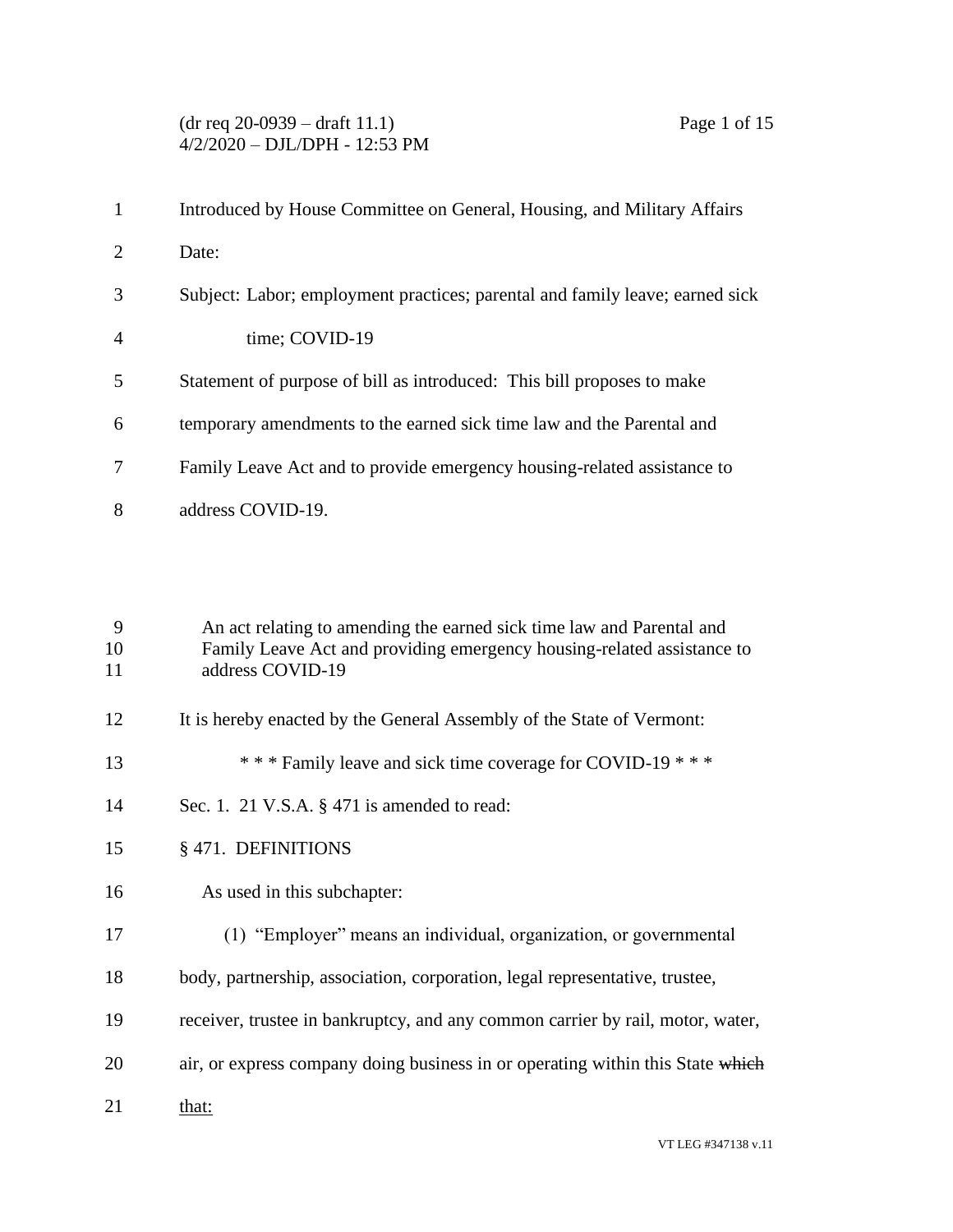## (dr req 20-0939 – draft 11.1) Page 2 of 15 4/2/2020 – DJL/DPH - 12:53 PM

| $\mathbf{1}$   | (A) for the purposes of parental leave employs 10 or more                     |
|----------------|-------------------------------------------------------------------------------|
| $\overline{2}$ | individuals who are employed for an average of at least 30 hours per week     |
| 3              | during a year and:                                                            |
| 4              | (B) for the purposes of family leave employs 15 or more individuals           |
| 5              | for an average of at least 30 hours per week during a year; and               |
| 6              | (C) for the purposes of family leave taken in relation to COVID-19            |
| 7              | employs five or more individuals for an average of at least 30 hours per week |
| 8              | during the year.                                                              |
| 9              | (2) "Employee" means a person who, in consideration of direct or              |
| 10             | indirect gain or profit, has been continuously employed by the same employer  |
| 11             | for a period of one year for an average of at least 30 hours per week.        |
| 12             | (3) "Family leave" means a leave of absence from employment by an             |
| 13             | employee who works for an employer which employs 15 or more individuals       |
| 14             | who are employed for an average of at least 30 hours per week during the year |
| 15             | for one of the following reasons:                                             |
| 16             | (A) the serious illness of the employee; $\theta$                             |
| 17             | (B) the serious illness of the employee's child, stepchild or ward who        |
| 18             | lives with the employee, foster child, parent, spouse, or parent of the       |
| 19             | employee's spouse;                                                            |
| 20             | a request from a medical professional, local health official, or the<br>(C)   |
| 21             | Commissioner of Health that the employee be isolated or quarantined as a      |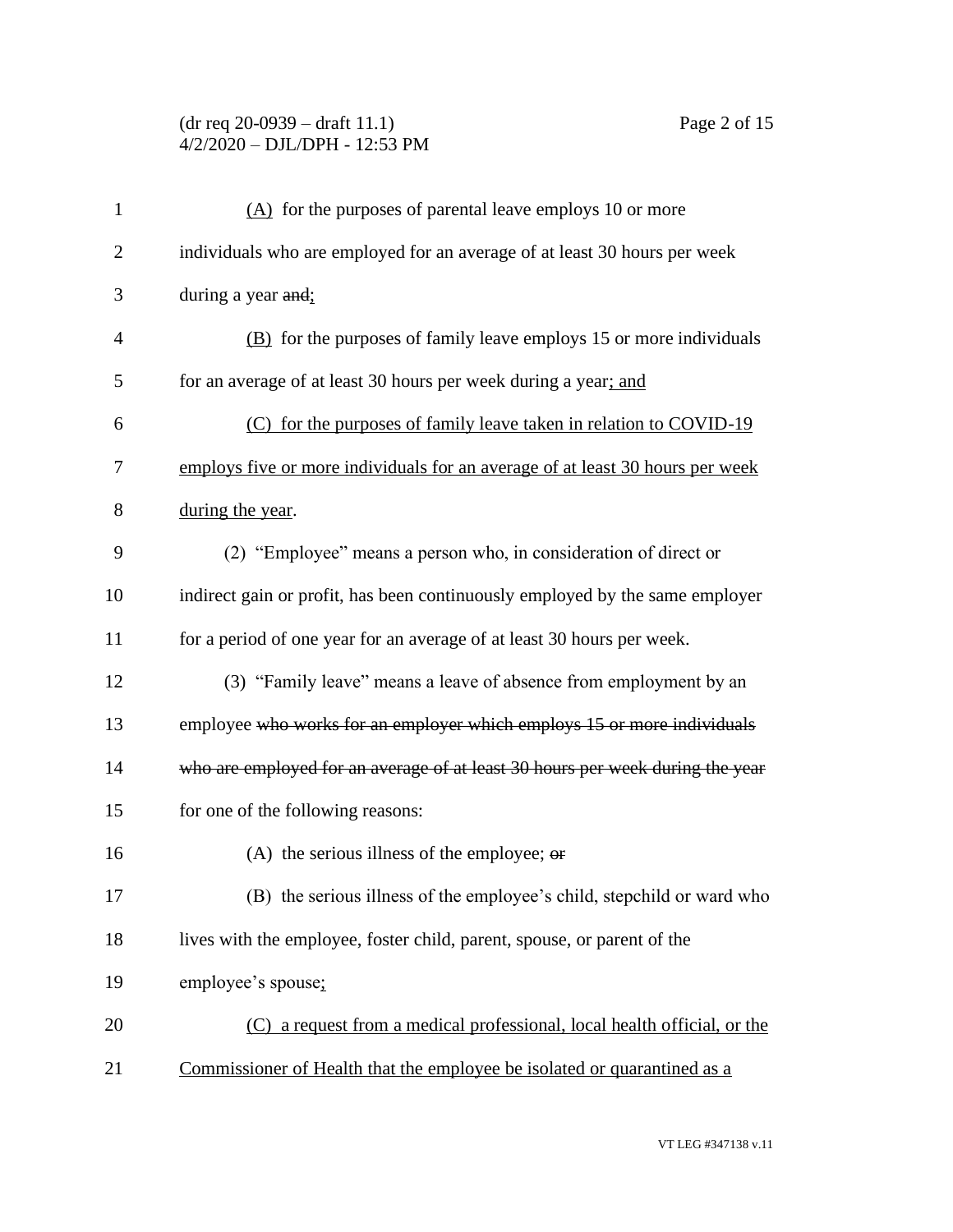## (dr req 20-0939 – draft 11.1) Page 3 of 15 4/2/2020 – DJL/DPH - 12:53 PM

| $\mathbf{1}$   | result of COVID-19, regardless of whether the employee has been diagnosed    |
|----------------|------------------------------------------------------------------------------|
| 2              | with COVID-19.                                                               |
| 3              | * * *                                                                        |
| $\overline{4}$ | (5) "Serious illness" means an accident, disease, or physical or mental      |
| 5              | condition that:                                                              |
| 6              | (A) poses imminent danger of death;                                          |
| 7              | (B) requires inpatient care in a hospital; or                                |
| 8              | (C) requires continuing in-home care under the direction of a                |
| 9              | physician.                                                                   |
| 10             | Sec. 2. 21 V.S.A. § 472 is amended to read:                                  |
| 11             | § 472. LEAVE                                                                 |
| 12             | (a) During any 12-month period, an employee shall be entitled to take        |
| 13             | unpaid leave for a period not to exceed 12 weeks:                            |
| 14             | * * *                                                                        |
| 15             | (2) for family leave, for either:                                            |
| 16             | $(A)$ the serious illness of the employee or the employee's child,           |
| 17             | stepchild or ward of the employee who lives with the employee, foster child, |
| 18             | parent, spouse, or parent of the employee's spouse; or                       |
| 19             | (B) a request from a medical professional, local health official, or the     |
| 20             | Commissioner of Health that the employee be isolated or quarantined as a     |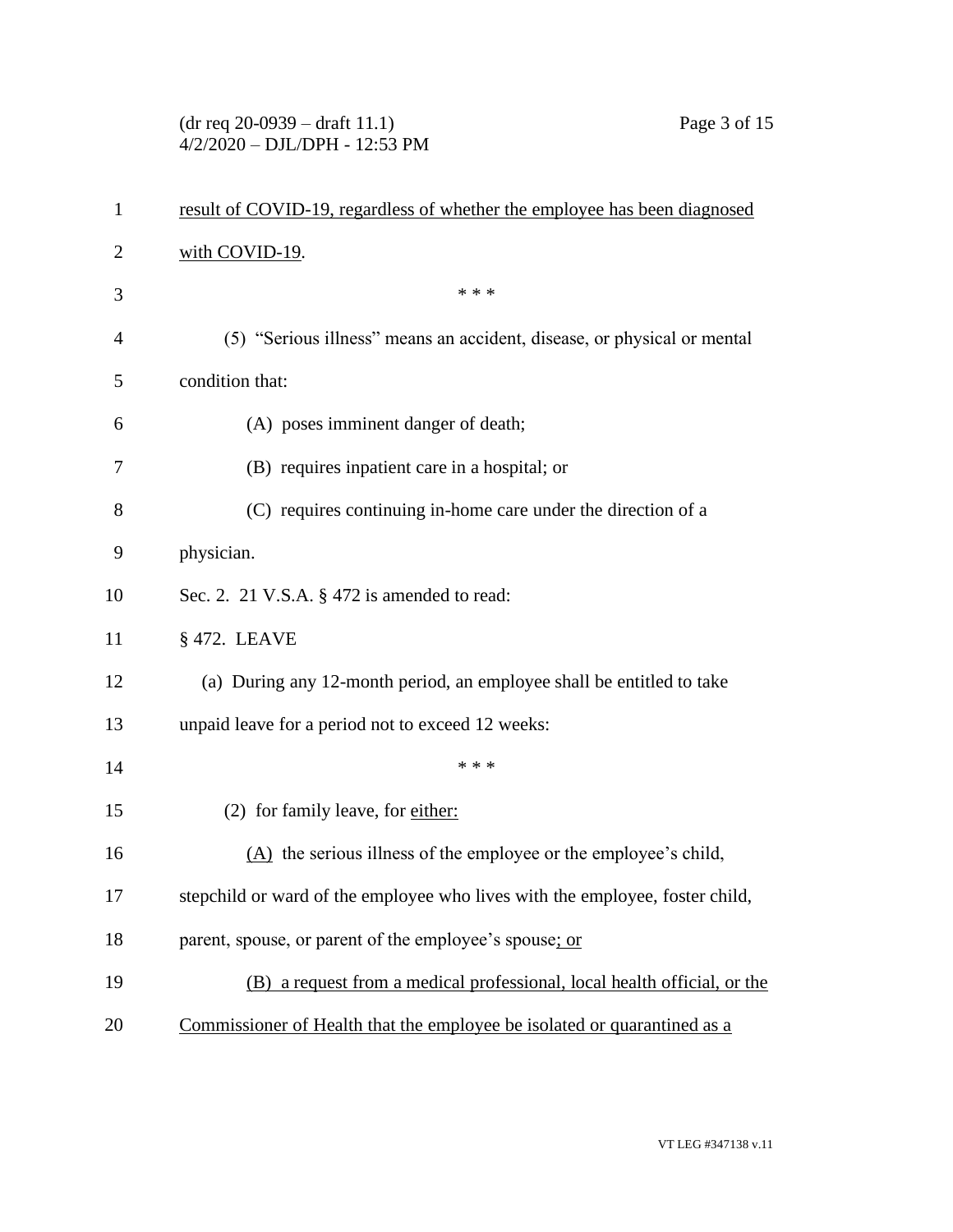(dr req 20-0939 – draft 11.1) Page 4 of 15 4/2/2020 – DJL/DPH - 12:53 PM

| $\mathbf{1}$   | result of COVID-19, regardless of whether the employee has been diagnosed          |
|----------------|------------------------------------------------------------------------------------|
| $\overline{2}$ | with COVID-19.                                                                     |
| 3              | * * *                                                                              |
| 4              | Sec. 3. 21 V.S.A. § 483 is amended to read:                                        |
| 5              | § 483. USE OF EARNED SICK TIME                                                     |
| 6              | (a) An employee may use earned sick time accrued pursuant to section 482           |
| 7              | of this subchapter for any of the following reasons:                               |
| 8              | (1) The employee is ill or injured.                                                |
| 9              | (2) The employee obtains professional diagnostic, preventive, routine, or          |
| 10             | therapeutic health care.                                                           |
| 11             | (3) The employee cares for a sick or injured parent, grandparent, spouse,          |
| 12             | child, brother, sister, parent-in-law, grandchild, or foster child, including      |
| 13             | helping that individual obtain diagnostic, preventive, routine, or therapeutic     |
| 14             | health treatment, or accompanying the employee's parent, grandparent, spouse,      |
| 15             | or parent-in-law to an appointment related to his or her long-term care.           |
| 16             | * * *                                                                              |
| 17             | (5) The employee cares for a parent, grandparent, spouse, child, brother,          |
| 18             | sister, parent-in-law, grandchild, or foster child, because the school or business |
| 19             | where that individual is normally located during the employee's workday is         |
| 20             | closed for public health or safety reasons.                                        |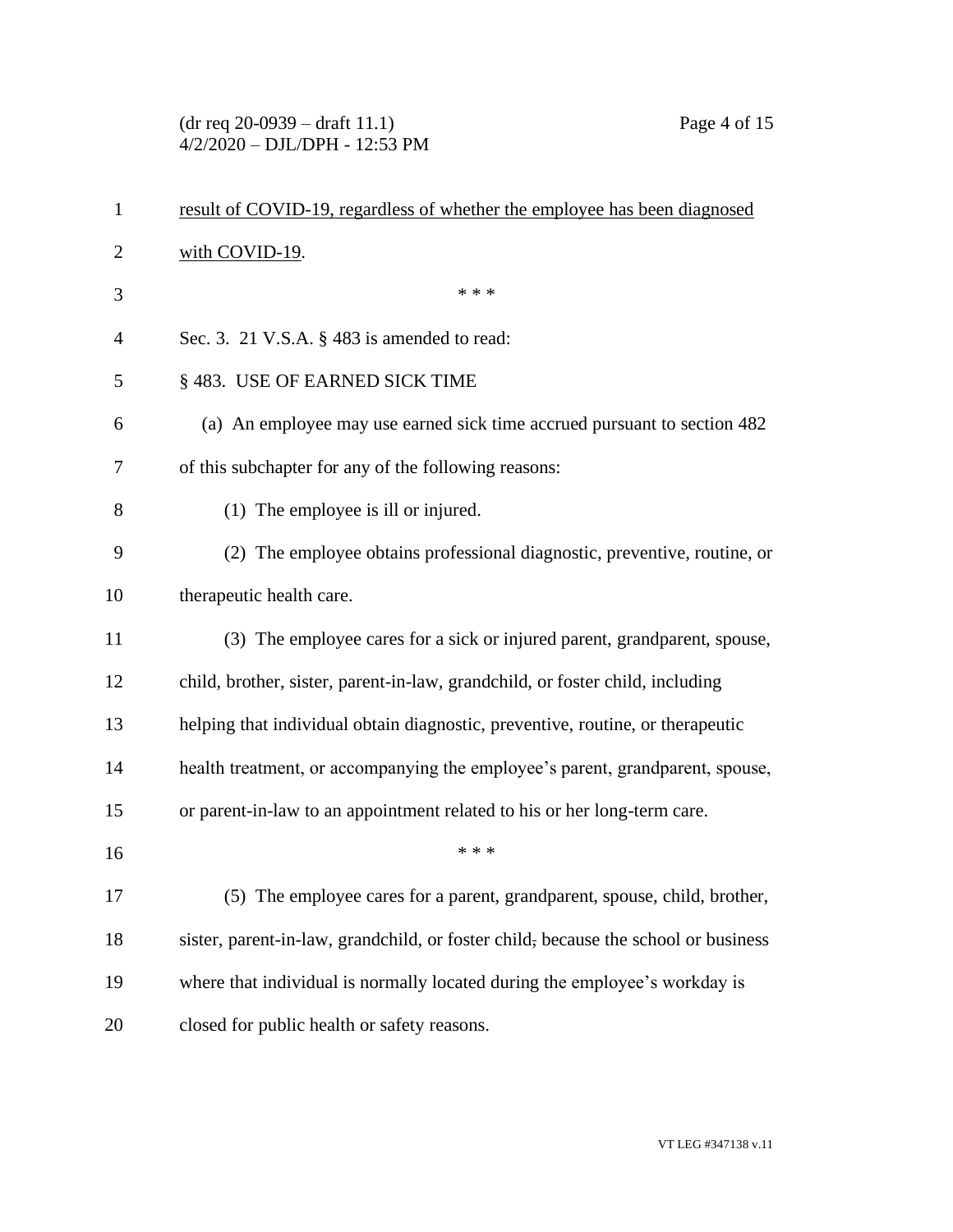## (dr req 20-0939 – draft 11.1) Page 5 of 15 4/2/2020 – DJL/DPH - 12:53 PM

| $\mathbf{1}$ | (6) The employee is isolated or quarantined because of COVID-19                  |
|--------------|----------------------------------------------------------------------------------|
| 2            | pursuant to a request from a medical professional, local health official, or the |
| 3            | Commissioner of Health, regardless of whether the employee has been              |
| 4            | diagnosed with COVID-19.                                                         |
| 5            | * * *                                                                            |
| 6            | (c) An employer may limit the amount of earned sick time accrued                 |
| 7            | pursuant to section 482 of this subchapter that an employee may use to:          |
| 8            | (1) from January 1, 2017 until December 31, 2018, no more than 24                |
| 9            | hours in a 12-month period; and                                                  |
| 10           | (2) after December 31, 2018, no more than 40 hours in a 12-month                 |
| 11           | period.                                                                          |
| 12           | * * *                                                                            |
| 13           | *** Repeals ***                                                                  |
| 14           | Sec. 4. 21 V.S.A. $\S$ 471 is amended to read:                                   |
| 15           | § 471. DEFINITIONS                                                               |
| 16           | As used in this subchapter:                                                      |
| 17           | (1) "Employer" means an individual, organization, or governmental                |
| 18           | body, partnership, association, corporation, legal representative, trustee,      |
| 19           | receiver, trustee in bankruptcy, and any common carrier by rail, motor, water,   |
| 20           | air, or express company doing business in or operating within this State that:   |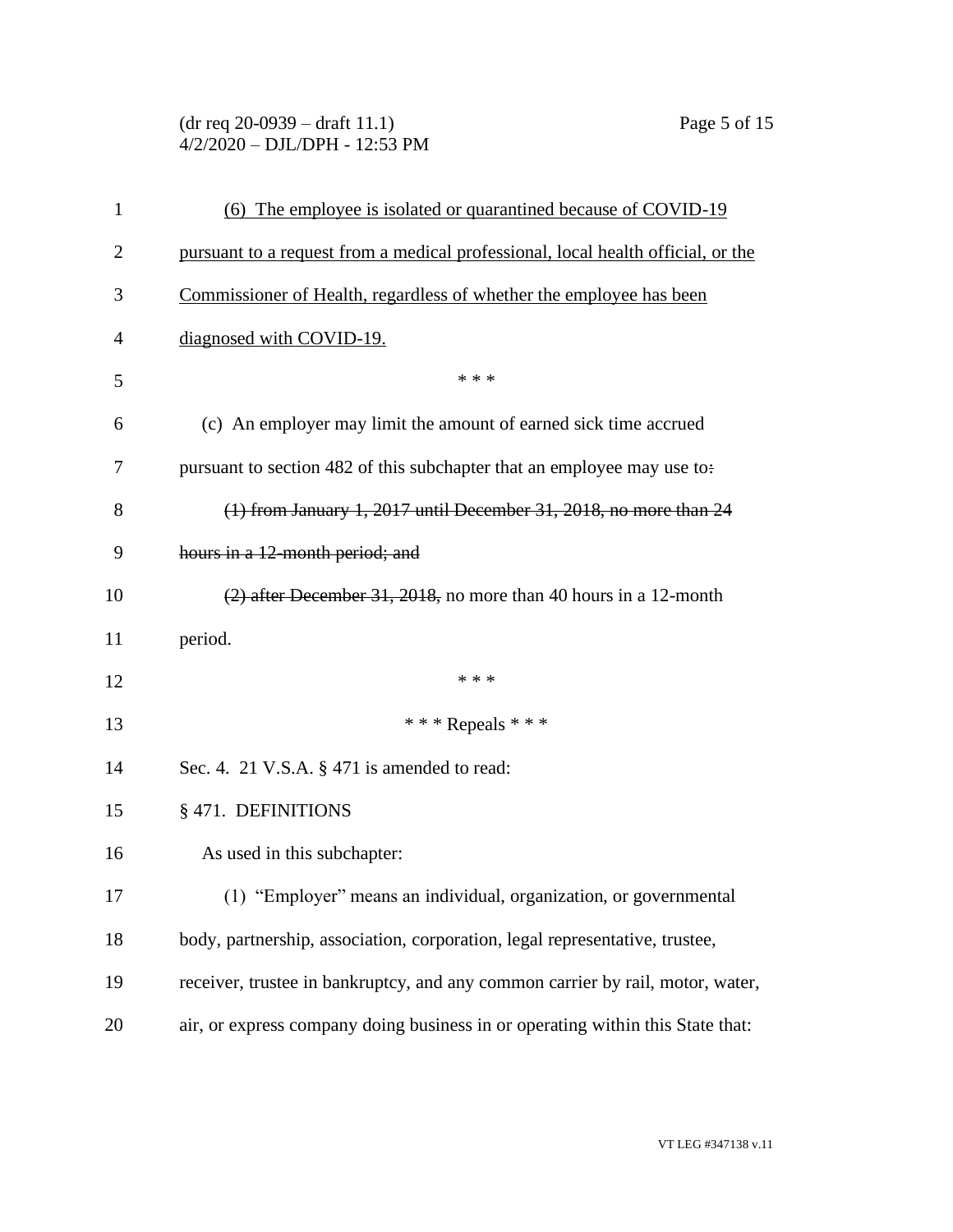## (dr req 20-0939 – draft 11.1) Page 6 of 15 4/2/2020 – DJL/DPH - 12:53 PM

| (A) for the purposes of parental leave employs 10 or more                 |
|---------------------------------------------------------------------------|
| individuals who are employed for an average of at least 30 hours per week |

| $\overline{2}$ | individuals who are employed for an average of at least 30 hours per week     |
|----------------|-------------------------------------------------------------------------------|
| 3              | during a year; and                                                            |
| 4              | (B) for the purposes of family leave employs 15 or more individuals           |
| 5              | for an average of at least 30 hours per week during a year; and               |
| 6              | (C) for the purposes of family leave taken in relation to COVID 19            |
| 7              | employs five or more individuals for an average of at least 30 hours per week |
| 8              | during the year.                                                              |
| 9              | * * *                                                                         |
| 10             | (3) "Family leave" means a leave of absence from employment by an             |
| 11             | employee for one of the following reasons:                                    |
| 12             | (A) the serious illness of the employee; $or$                                 |
| 13             | (B) the serious illness of the employee's child, stepchild or ward who        |
| 14             | lives with the employee, foster child, parent, spouse, or parent of the       |
| 15             | employee's spouse;                                                            |
| 16             | (C) a request from a medical professional, local health official, or the      |
| 17             | Commissioner of Health that the employee be isolated or quarantined as a      |
| 18             | result of COVID-19, regardless of whether the employee has been diagnosed     |
| 19             | with COVID-19.                                                                |
| 20             | * * *                                                                         |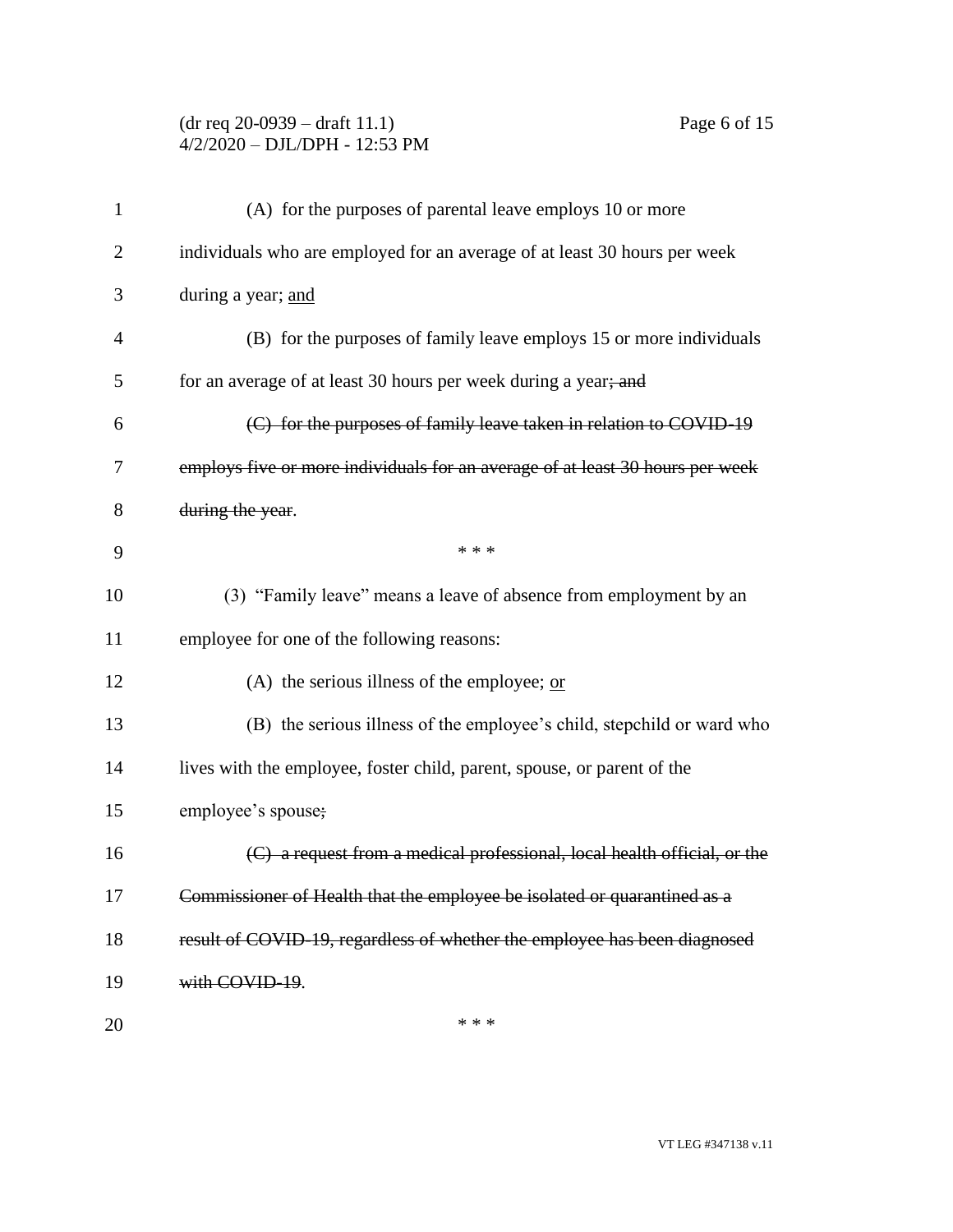|              | $(dr \text{ req } 20-0939 - draft 11.1)$<br>Page 7 of 15<br>4/2/2020 - DJL/DPH - 12:53 PM |
|--------------|-------------------------------------------------------------------------------------------|
| $\mathbf{1}$ | Sec. 5. 21 V.S.A. § 472 is amended to read:                                               |
| 2            | $§$ 472. LEAVE                                                                            |
| 3            | (a) During any 12-month period, an employee shall be entitled to take                     |
| 4            | unpaid leave for a period not to exceed 12 weeks:                                         |
| 5            | * * *                                                                                     |
| 6            | (2) for family leave, for either:                                                         |
| 7            | $(A)$ the serious illness of the employee or the employee's child,                        |
| 8            | stepchild or ward of the employee who lives with the employee, foster child,              |
| 9            | parent, spouse, or parent of the employee's spouse; or                                    |
| 10           | (B) a request from a medical professional, local health official, or the                  |
| 11           | Commissioner of Health that the employee be isolated or quarantined as a                  |
| 12           | result of COVID-19, regardless of whether the employee has been diagnosed                 |
| 13           | with COVID-19.                                                                            |
| 14           | * * *                                                                                     |
| 15           | Sec. 6. 21 V.S.A. $\S$ 483(a)(6) is amended to read:                                      |
| 16           | $(6)$ [Repealed.]                                                                         |
| 17           | *** Housing-Related Assistance ***                                                        |
| 18           | Sec. 7. APPROPRIATION                                                                     |
| 19           | The amount of \$5,000,000.00 is appropriated from the General Fund to the                 |
| 20           | Department of Children and Families to provide emergency housing-related                  |
| 21           | assistance pursuant to Sec. 8. of this act.                                               |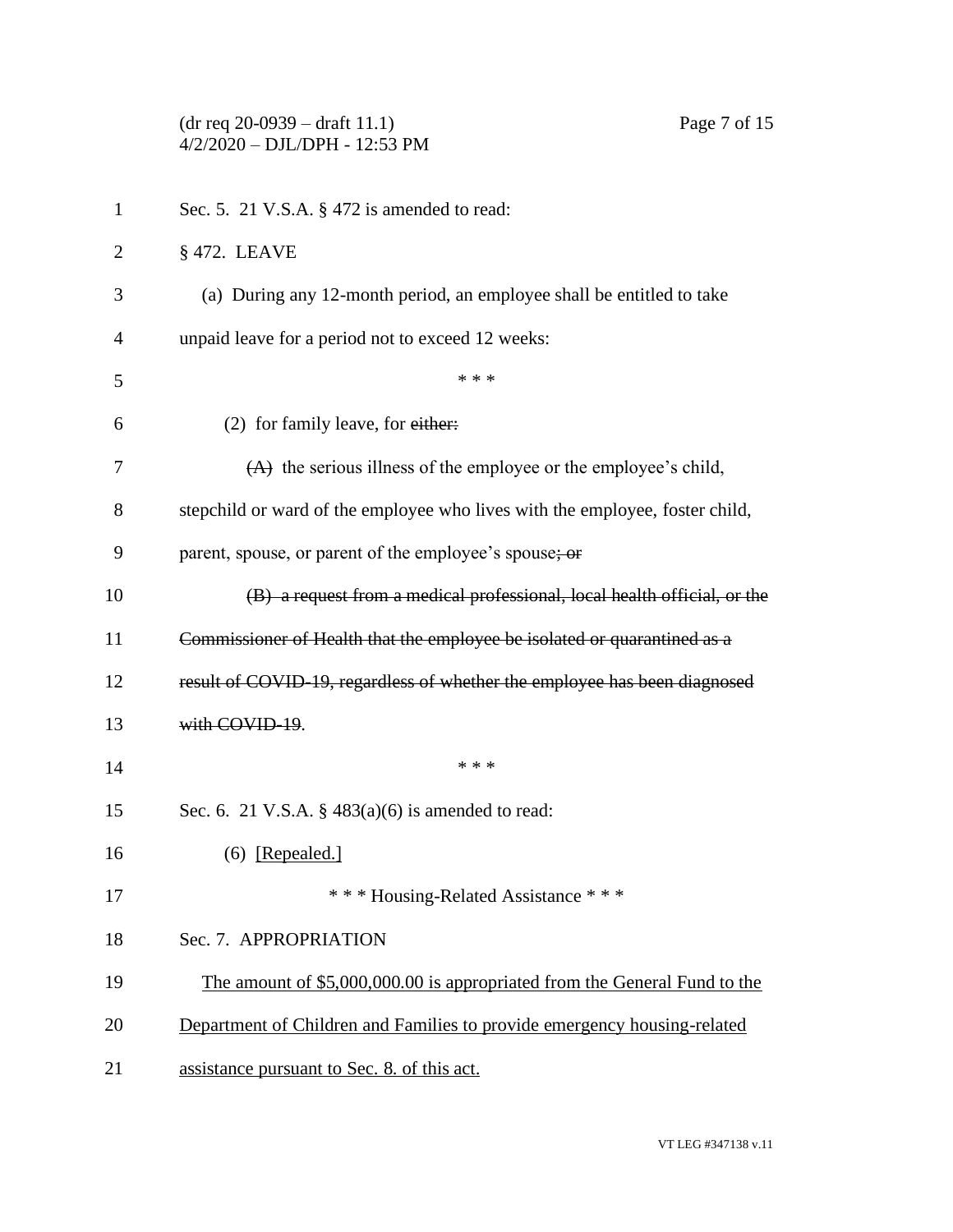| $\mathbf{1}$   | Sec. 8. DEPARTMENT OF CHILDREN AND FAMILIES; DEPARTMENT                       |
|----------------|-------------------------------------------------------------------------------|
| $\overline{2}$ | OF HOUSING AND COMMUNITY DEVELOPMENT;                                         |
| 3              | <b>EMERGENCY HOUSING ASSISTANCE</b>                                           |
| 4              | (a) The Department of Children and Families, in coordination with the         |
| 5              | Department of Housing and Community Development, the Vermont Housing          |
| 6              | and Conservation Board, and other appropriate partners as necessary, shall    |
| 7              | adopt policies and procedures to administer funding for housing-related       |
| 8              | emergency relief that is specifically necessitated by the spread of COVID-19, |
| 9              | including:                                                                    |
| 10             | (1) housing search and placement;                                             |
| 11             | (2) housing stability case management;                                        |
| 12             | (3) landlord-tenant mediation;                                                |
| 13             | (4) follow-up and supportive services to maintain housing;                    |
| 14             | financial assistance for security deposits and rental payments;<br>(5)        |
| 15             | (6) rental arrears;                                                           |
| 16             | (7) short-term rental assistance; and                                         |
| 17             | (8) the purchase or lease of existing housing units for purposes of           |
| 18             | isolation or quarantine related to COVID-19.                                  |
| 19             | (b) The Department of Children and Families shall:                            |
| 20             | (1) develop a process for outreach to community partners, landlords, and      |
| 21             | tenants;                                                                      |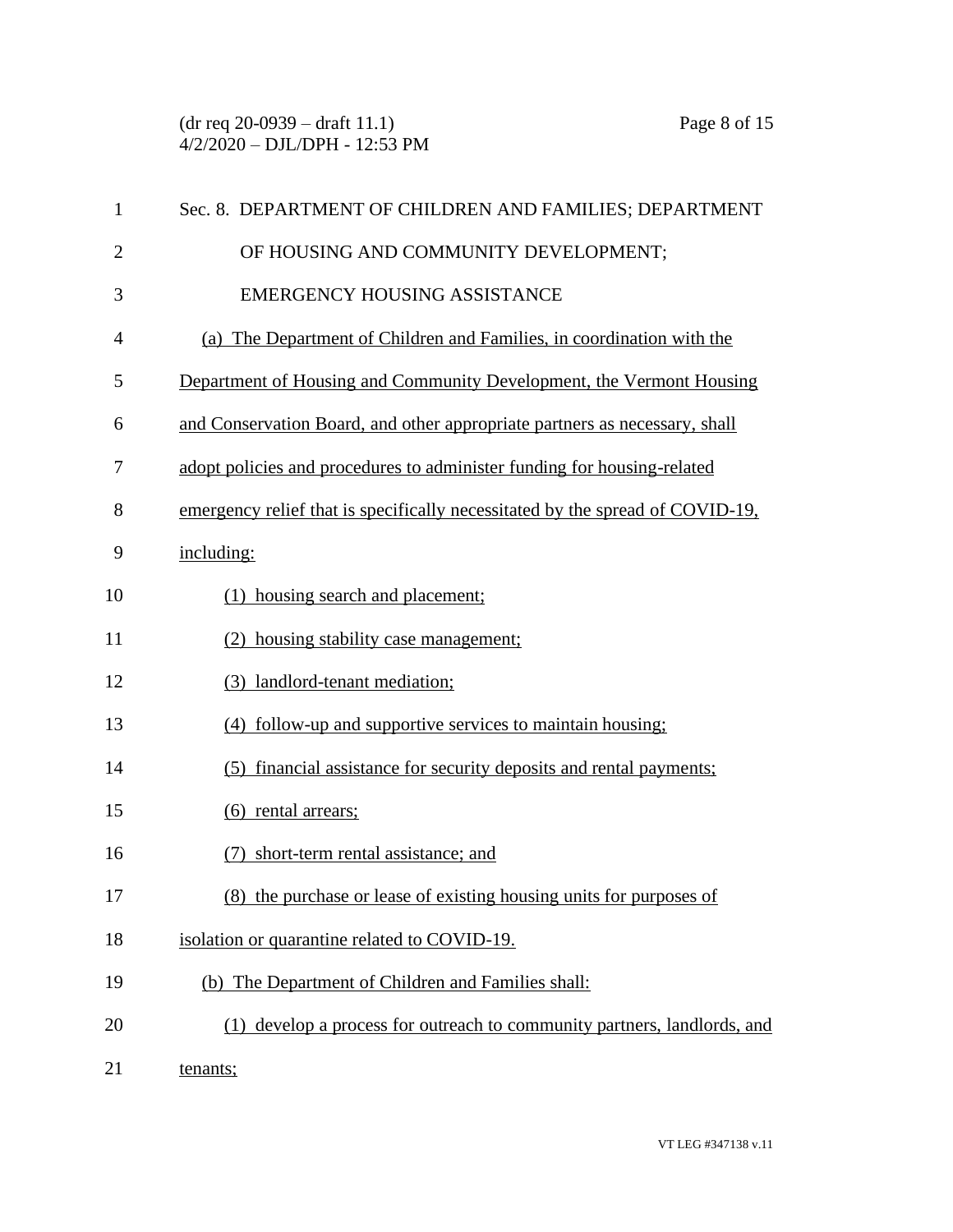# (dr req 20-0939 – draft 11.1) Page 9 of 15 4/2/2020 – DJL/DPH - 12:53 PM

| $\mathbf 1$    | (2) develop an expedited application process for emergency relief;           |
|----------------|------------------------------------------------------------------------------|
| $\mathbf{2}$   | (3) develop criteria for prioritizing emergency funding based on the         |
| 3              | income of applicants, projected duration and severity of the individual and  |
| $\overline{4}$ | Statewide need for assistance, and other relevant factors the Department     |
| 5              | identifies in its discretion.                                                |
| 6              | (c) The Department of Children and Families shall maintain adequate          |
| 7              | records and data concerning funding it provides pursuant to this section and |
| 8              | make that information available to the General Assembly as requested.        |
| 9              | (d) The Department of Children and Families and the Department of            |
| 10             | Housing and Community Development shall provide information, technical       |
| 11             | assistance, and necessary guidance to homeless shelters, community housing   |
| 12             | partners, and landlord and tenant associations concerning the resources and  |
| 13             | requirements of this act, as well as relevant existing resources.            |
| 14             | *** Ejectment and Foreclosure Actions ***                                    |
| 15             | Sec. 9. LANDLORDS AND TENANTS; HOUSING LENDERS;                              |
| 16             | TEMPORARY HOUSING-RELATED MORATORIA                                          |
| 17             | (a) Definitions. As used in this section:                                    |
| 18             | (1) "Emergency period" means the period beginning with the                   |
| 19             | Governor's declaration of a state of emergency on March 13, 2020 arising     |
| 20             | from COVID-19 and ending 30 days after the Governor terminates the state of  |
| 21             | emergency by declaration.                                                    |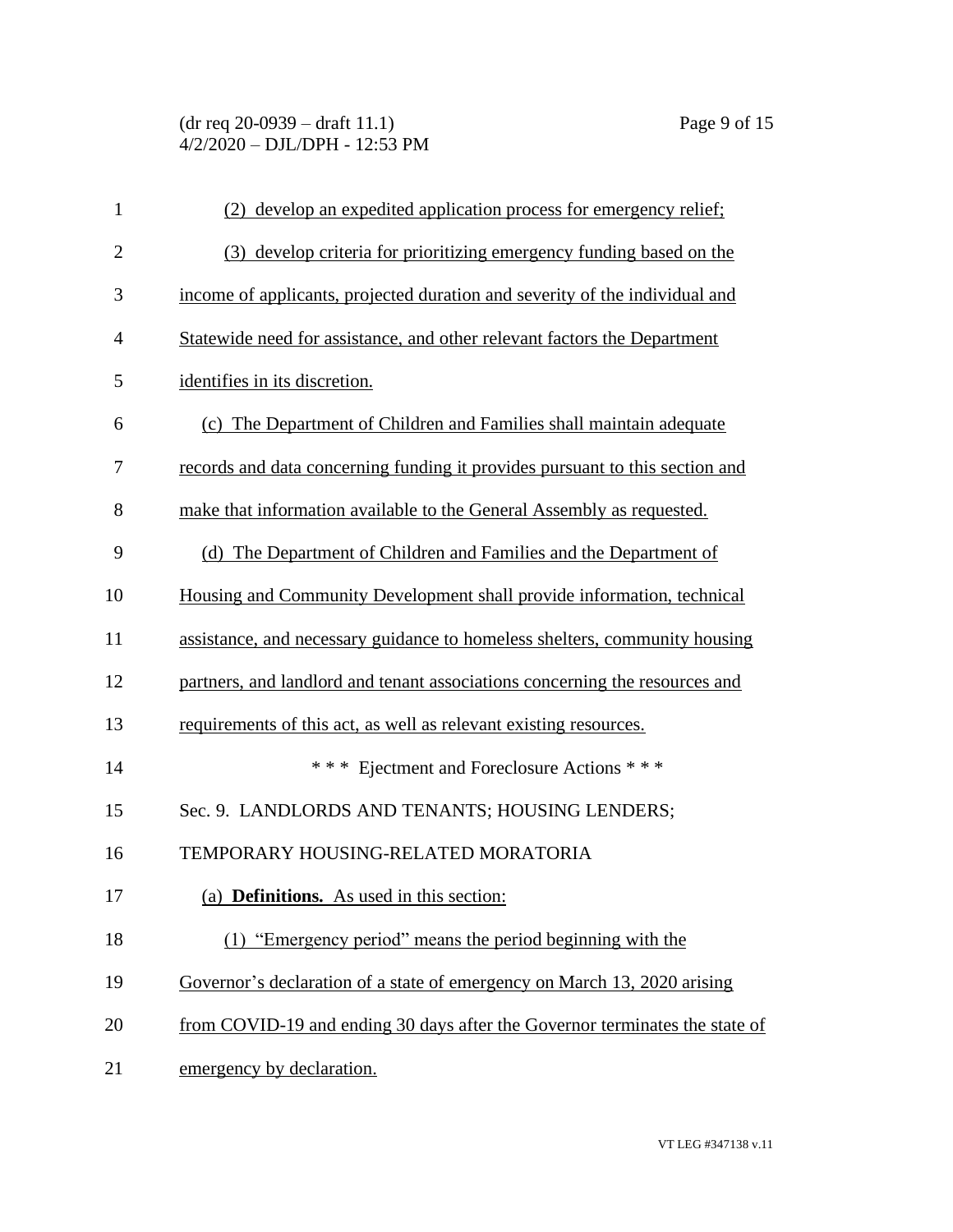# (dr req 20-0939 – draft 11.1) Page 10 of 15 4/2/2020 – DJL/DPH - 12:53 PM

| $\mathbf{1}$   | (2) "Foreclosure" means a foreclosure action brought under 12 V.S.A.               |
|----------------|------------------------------------------------------------------------------------|
| $\overline{2}$ | chapter 172 against a dwelling house, as defined in 12 V.S.A. § 4931(2).           |
| 3              | (b) Duties. This section does not:                                                 |
| 4              | (1) relieve a tenant of the obligation to pay rent pursuant to 9 V.S.A. $\S$       |
| 5              | <u>4455;</u>                                                                       |
| 6              | (2) relieve a tenant in a pending ejectment action of the obligation to pay        |
| 7              | rent into court pursuant to an existing order under 12 V.S.A. § 4853a;             |
| 8              | (3) relieve a borrower under a residential loan agreement of the                   |
| 9              | obligation to make timely payments pursuant to the terms of the loan               |
| 10             | agreement; or                                                                      |
| 11             | (4) limit a court's ability to act in an emergency pursuant to                     |
| 12             | Administrative Order 49 issued by the Vermont Supreme Court, as amended,           |
| 13             | including when a landlord terminates a tenancy pursuant to 9 V.S.A. §              |
| 14             | 4467(b)(2) based on criminal activity, illegal drug activity, or acts of violence, |
| 15             | any of which threaten the health or safety of other residents.                     |
| 16             | (c) Pending foreclosure and ejectment actions.                                     |
| 17             | Upon the effective date of this act all pending actions for ejectment              |
| 18             | under 12 V.S.A. chapter 169, actions for foreclosure under 12 V.S.A. chapter       |
| 19             | 172, and outstanding orders in those actions are stayed until the end of the       |
| 20             | emergency period.                                                                  |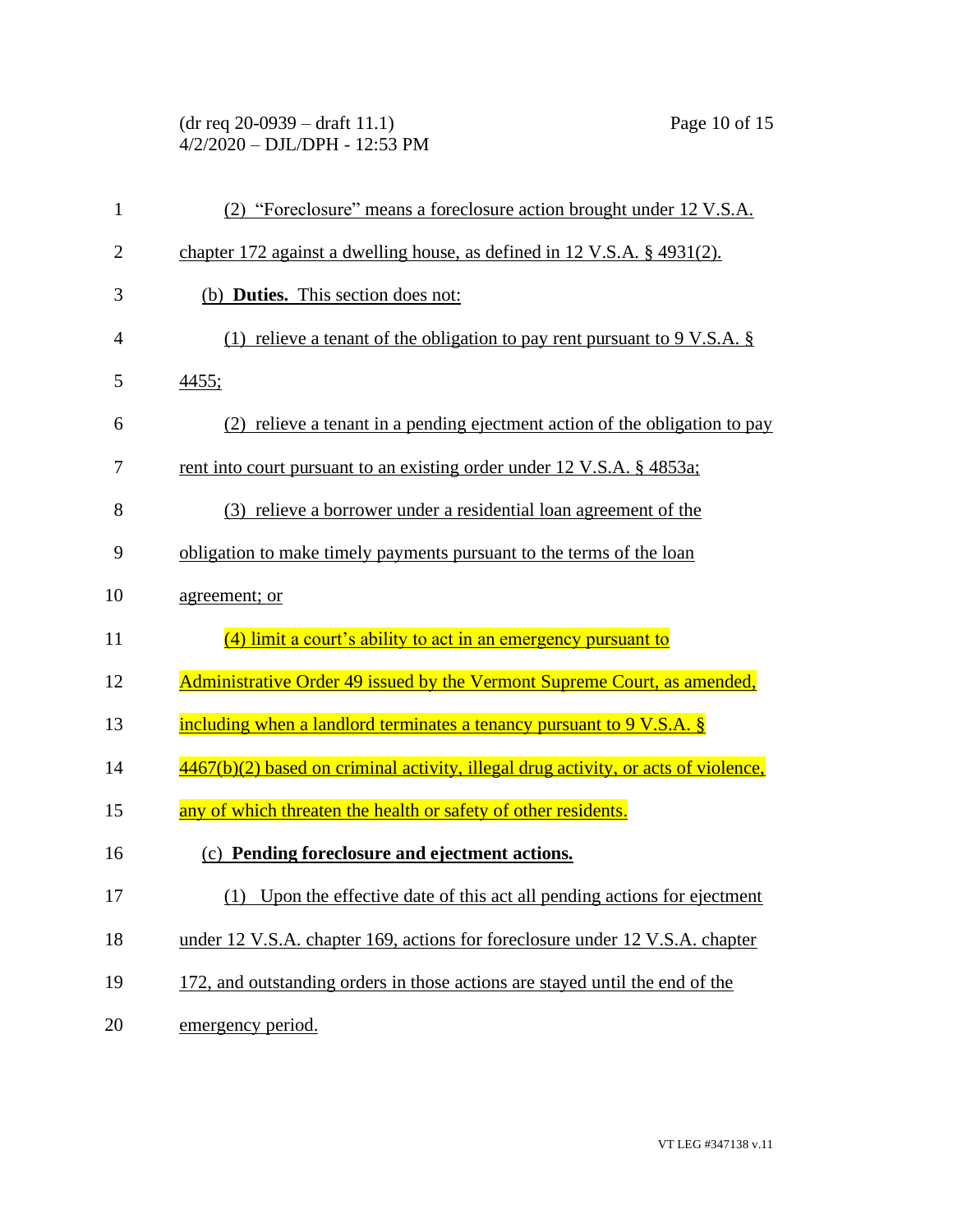## (dr req 20-0939 – draft 11.1) Page 11 of 15 4/2/2020 – DJL/DPH - 12:53 PM

| $\mathbf{1}$   | (2) A Court of this State, before which is any matter stayed pursuant to            |
|----------------|-------------------------------------------------------------------------------------|
| $\overline{2}$ | subdivision (1) of this subsection, shall issue any necessary orders and provide    |
| 3              | notice to the parties of the stay not later than five days after the effective date |
| 4              | of this act.                                                                        |
| 5              | (d) New foreclosure and ejectment actions. During the emergency                     |
| 6              | period, a landlord may commence an ejectment action pursuant to 9 V.S.A.            |
| 7              | chapter 137 and 12 V.S.A. chapter 169, and a residential mortgage lender may        |
| 8              | commence a foreclosure action pursuant to 12 V.S.A. chapter 172, subject to         |
| 9              | the following:                                                                      |
| 10             | (1) The plaintiff may commence the action only by filing with the Civil             |
| 11             | Division of the Superior Court and not by service pursuant to V.R.C.P 3.            |
| 12             | (2) The Court shall stay the action as of the date of filing until the end of       |
| 13             | the emergency period.                                                               |
| 14             | (3) The plaintiff shall not attempt to serve, and a sheriff or constable            |
| 15             | shall not serve, any civil process.                                                 |
| 16             | (4) The deadline for completing service of process pursuant to V.R.C.P.             |
| 17             | 3 is 60 days after the emergency period ends.                                       |
| 18             | (e) Writs of possession not yet issued. During the emergency period a               |
| 19             | court shall not issue a writ of possession:                                         |
| 20             | $(1)$ in an ejectment action:                                                       |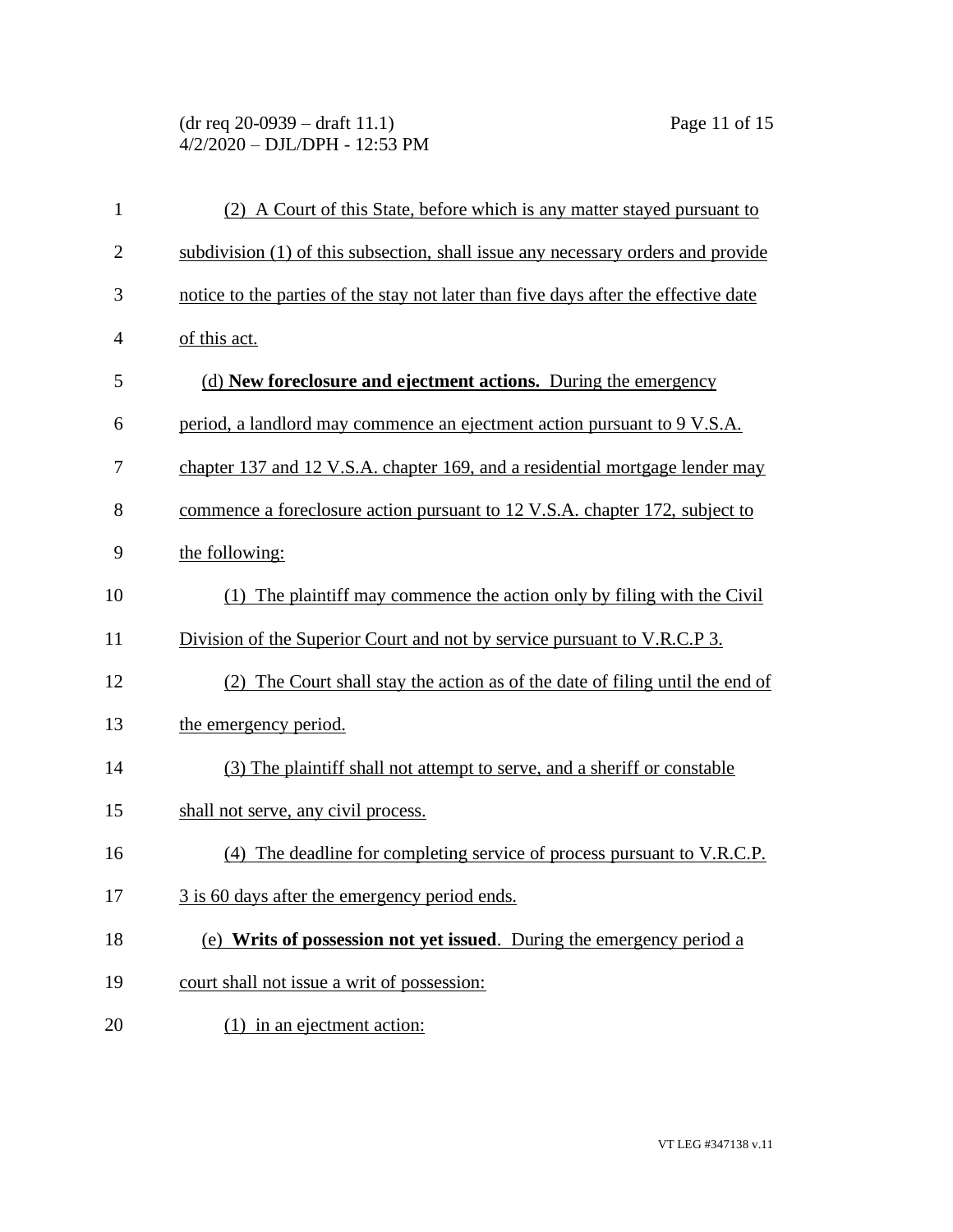## (dr req 20-0939 – draft 11.1) Page 12 of 15 4/2/2020 – DJL/DPH - 12:53 PM

| $\mathbf{1}$   | (A) pursuant to 12 V.S.A. $\S$ 4853a(h) because a tenant failed to pay           |
|----------------|----------------------------------------------------------------------------------|
| $\overline{2}$ | rent into court; or                                                              |
| 3              | (B) pursuant to 12 V.S.A. § 4854 if the court has entered judgment in            |
| 4              | favor of the plaintiff but did not issue a writ of possession with the judgment; |
| 5              | $or$                                                                             |
| 6              | (2) in a strict foreclosure action pursuant to 12 V.S.A. $\S$ 4941(e) because    |
| 7              | the property is not redeemed; or                                                 |
| 8              | $(3)$ in an action for foreclosure by judicial sale pursuant to 12 V.S.A. §      |
| 9              | 4946(d) upon expiration of all periods of redemption.                            |
| 10             | <b>Writs of possession already issued.</b><br>(f)                                |
| 11             | (1) A writ of possession that was issued by a court prior to the effective       |
| 12             | date of this act is stayed as of the start date of the emergency period and      |
| 13             | resumes running when the Governor terminates the state of emergency by           |
| 14             | declaration.                                                                     |
| 15             | (2) If a writ of possession was issued but not executed prior to the             |
| 16             | effective date of this act, then after the Governor terminates the state of      |
| 17             | emergency by declaration:                                                        |
| 18             | (A) the plaintiff shall serve, or serve again, the writ to the defendant;        |
| 19             | and                                                                              |
| 20             | (B) the plaintiff shall be restored to possession not sooner than 14             |
| 21             | days after service.                                                              |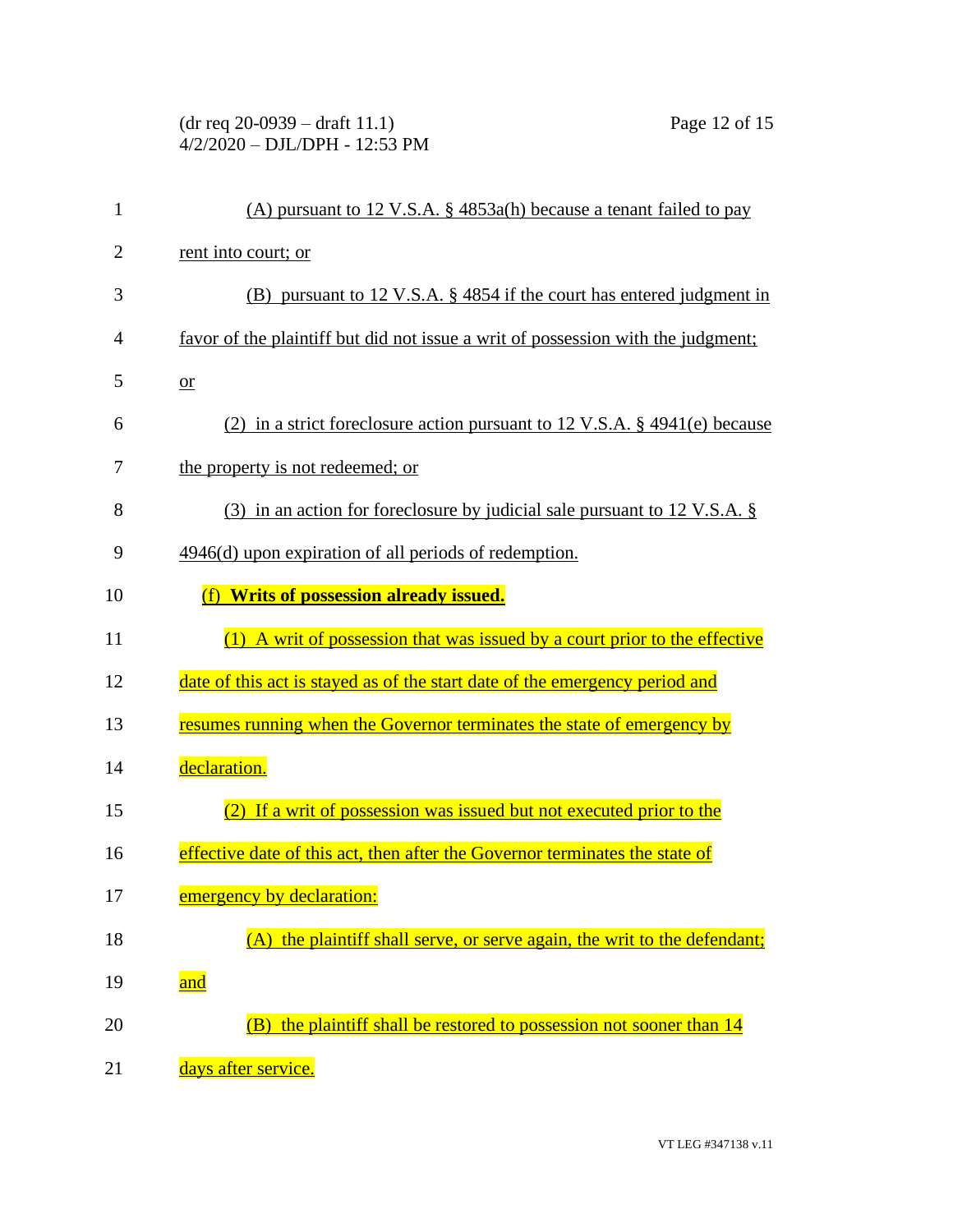| 1              | (3) If a writ of possession was served but not executed prior to the               |
|----------------|------------------------------------------------------------------------------------|
| $\overline{2}$ | effective date of this act, then the sheriff or constable who served the writ of   |
| 3              | possession shall coordinate with the court to determine how to notify the          |
| $\overline{4}$ | defendant of the stay of the execution date.                                       |
| 5              | (g) Resumption of rent escrow hearings.                                            |
| 6              | (1) For any hearing on a motion to order a defendant to pay rent into              |
| 7              | court that occurs within the first 45 days after the emergency period ends, if the |
| 8              | court finds that the tenant is obligated to pay rent and has failed to do so, then |
| 9              | notwithstanding 12 VSA 4853a(d) the court shall order the defendant to pay         |
| 10             | into court:                                                                        |
| 11             | (A) rent as it accrues from the date of the order while the proceeding             |
| 12             | is pending; and                                                                    |
| 13             | (B) rent accrued from:                                                             |
| 14             | (i) the date the motion was served, if the motion was served after                 |
| 15             | the effective date of this act; or                                                 |
| 16             | (ii) the end of the emergency period, if the motion was served                     |
| 17             | before the effective date of this act.                                             |
| 18             | (2) The court may reduce the amount of rent the defendant must pay into            |
| 19             | court under subdivision (1) of this subsection after considering:                  |
| 20             | (A) the tenant's inability to pay due to circumstances arising in the              |
| 21             | emergency period; and                                                              |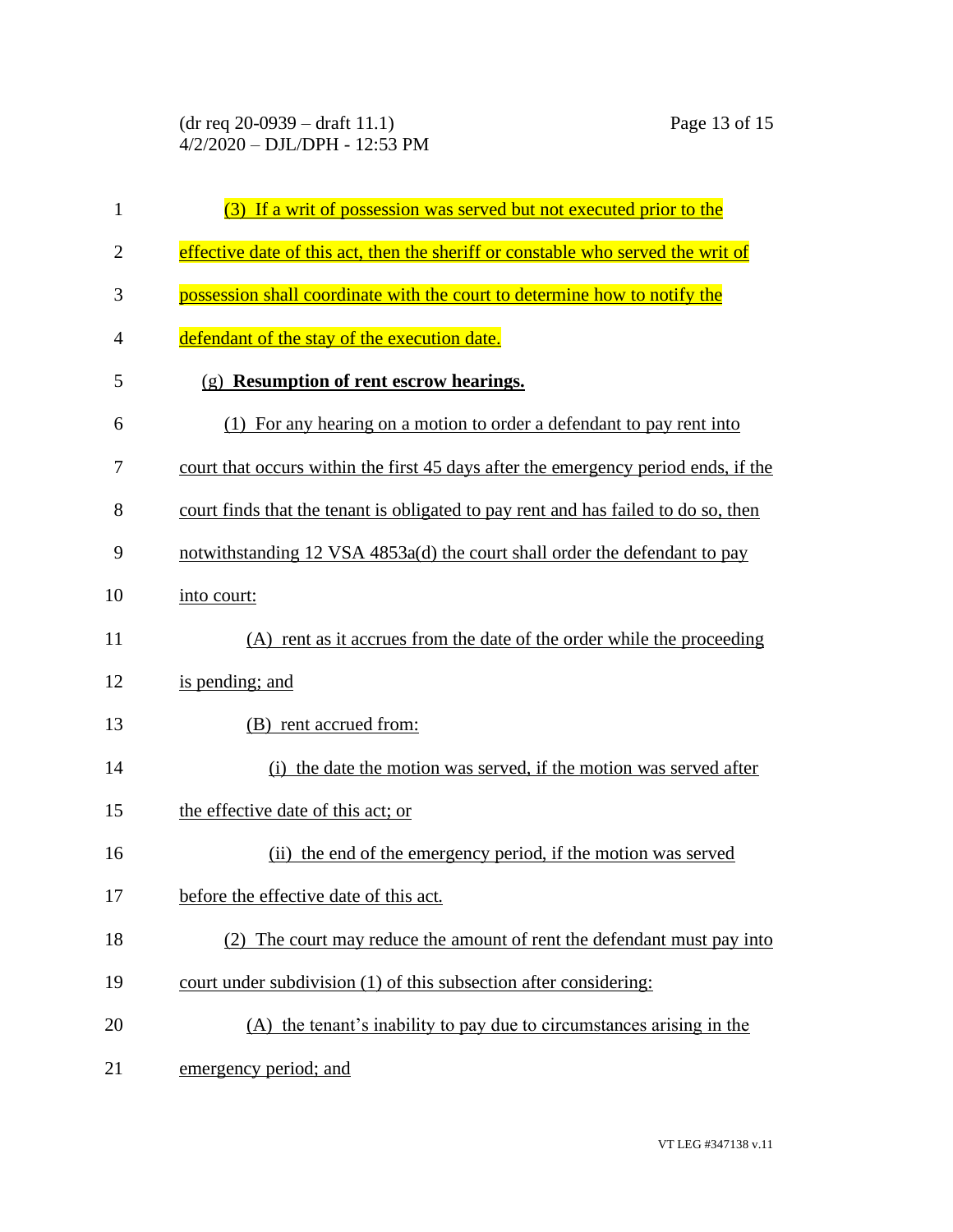(dr req 20-0939 – draft 11.1) Page 14 of 15 4/2/2020 – DJL/DPH - 12:53 PM

| $\mathbf{1}$   | (B) whether the tenant made good faith attempts to secure available                |
|----------------|------------------------------------------------------------------------------------|
| $\overline{2}$ | emergency rental payment funds.                                                    |
| 3              | (h) Notwithstanding any provision of this act to the contrary, an ejectment        |
| 4              | action for breach of a rental agreement pursuant to 9 VSA 4467(b) may              |
| 5              | proceed in court when the Governor terminates the state of emergency by            |
| 6              | declaration.                                                                       |
| 7              | (i) During the emergency period, notwithstanding $4 \text{ V.S.A.}$ \$ 27b:        |
| 8              | (1) a party-may file any document that would otherwise require the                 |
| 9              | approval or verification of a notary by filing the document with the following     |
| 10             | language inserted above the signature and date:                                    |
| 11             | "I declare that the above statement is true and accurate to the best of my         |
| 12             | knowledge and belief. I understand that if the above statement is false, I will be |
| 13             | subject to the penalty of perjury or other sanctions in the discretion of the      |
| 14             | court."                                                                            |
| 15             | (2) a document filed pursuant to this subsection shall not require the             |
| 16             | approval or verification of a notary; and                                          |
| 17             | (3) this subsection does not apply to an affidavit in support of a search          |
| 18             | warrant application or to an application for a nontestimonial identification       |
| 19             | order.                                                                             |